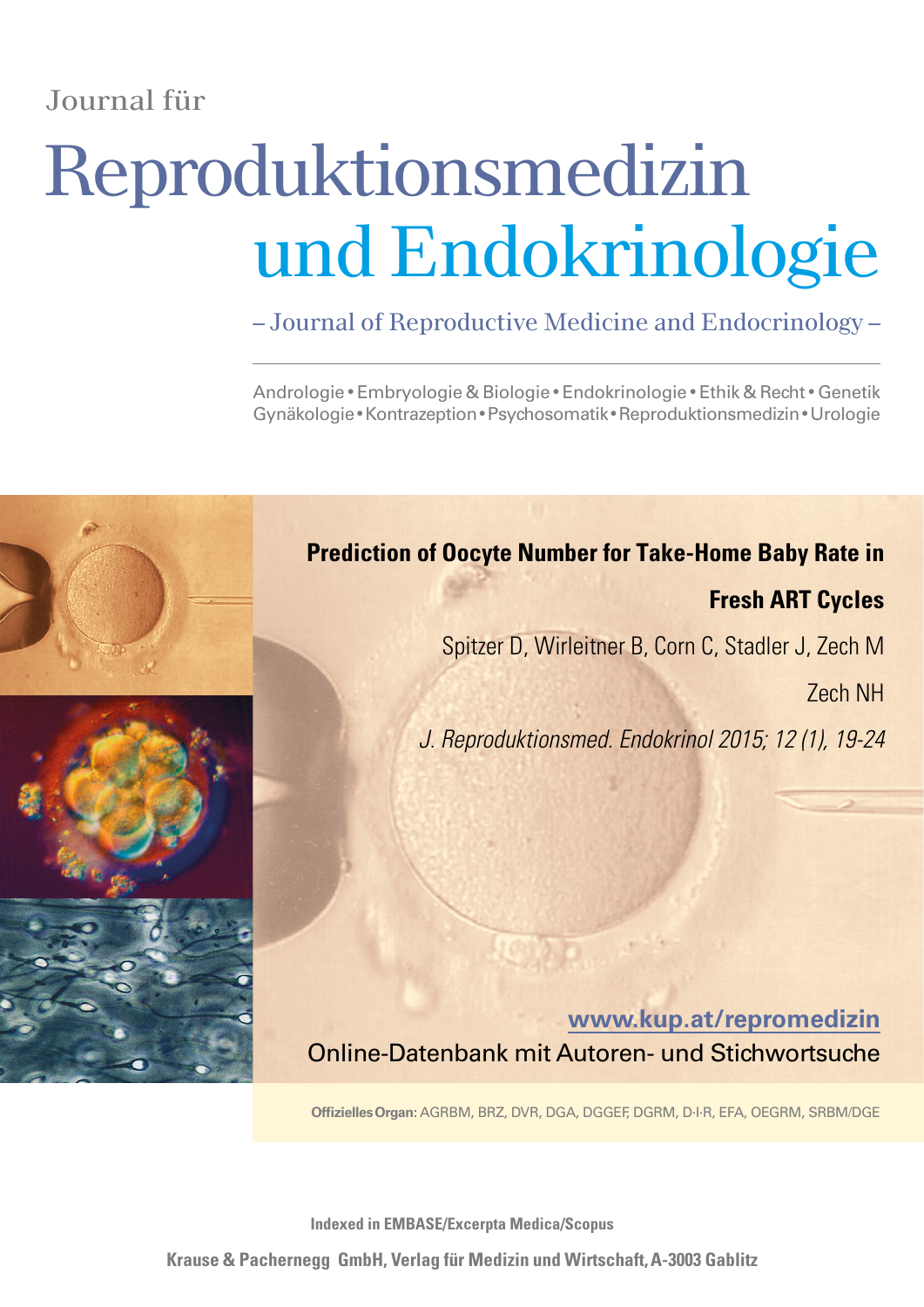# **Prediction of Oocyte Number for Take-Home Baby Rate in Fresh ART Cycles**

D. Spitzer<sup>1</sup>, B. Wirleitner<sup>2</sup>, C. Corn<sup>1</sup>, J. Stadler<sup>1</sup>, M. Zech<sup>2</sup>, N. H. Zech<sup>2</sup>

To guarantee the IVF success, the retrieval of several oocytes is mandatory to compensate those which reveal fertilization failure or growth arrest and in order to transfer a viable embryo. Thus, the aim of controlled ovarian hyperstimulation (COH) is the growth of multiple follicles and to obtain a high number of mature (metaphase II [MII]) oocytes. Various factors such as the etiology of infertility, the stimulation protocol, or female age can influence the quality as well as quantity of oocytes. However, the pivotal question is the optimal oocyte number for a successful IVF therapy. Therefore, the aim of this retrospective study was to investigate a putative correlation between the oocyte number obtained per fresh cycle for IVF success and the baby take-home rate. In the period 2006–2009, 1345 fresh cycles using the long GnRH-agonist protocol were evaluated. Patients were grouped according to their age and COH response. The number of oocytes obtained per ovum pick-up (OPU) and pregnancy outcome were found to be related to the age of patients. Pregnancy and birth rates were significantly lower in patients when oocyte number was below the expected median of the age group. **J Reproduktionsmed Endokrinol\_Online 2015; 12 (1): 19–24.**

**Key words:** blastocyst development, maternal age, oocyte number at OPU, pregnancy rate, live birth rate/take-home baby rate, expected gamete performance

#### **Introduction**

More than 35 years ago, the first in-vitro fertilization (IVF) baby, Louise Brown, was born following a successful natural IVF cycle [1]. Nevertheless, as a major drawback of this method normally one mature egg is produced from a natural cycle and thus and success rates of mono-ovulation hampered by high cancellation rates due to failed oocyte retrieval und subsequent lack of transferable embryo(s). The introduction of controlled ovarian hyperstimulation (COH) to reproductive medicine was instrumental in surmounting this problem, leading to noticeably higher IVF success rates [2–4]. Various protocols for COH have been incorporated into assisted reproductive technologies (ART) to promote adequate oocyte counts for IVF. The most common stimulation protocols are based on gonadotropin-releasing hormone agonist (GnRHa) down-regulation, starting in the mid-luteal phase (long protocol: LP), and GnRH-antagonist (GnRHantag) stimulations [5]. According to reports, the number of oocytes harvested per oocyte pick-up (OPU) in a given patient is related in part to the protocol used [6], although other factors also are implicated in predicting IVF success. Aside from a diagnosis of infertility, the frequency of prior unsuccessful IVF attempts and serum hormone levels are considered critical for clinical success, in addition to fertilization rate (FR),

quality of Day 5 embryos, and number of oocytes retrieved [7]. Furthermore, poor ovarian response to gonadotropin is a significant problem in IVF that correlates strongly with diminished ovarian reserve (DOR).

Regardless of the stimulation procedure invoked, maternal age is a key determinant that negatively impacts the number and quality of oocytes retrieved per OPU [8] and ostensibly serves as the best predictive index of DOR. It is common knowledge that DOR bears a high association, not only with a decrease of euploid oocytes but also with reduced pregnancy (PR) and birth rates. However, previous work on the relationship between the number of oocytes retrieved and ART success has demonstrated conflicting results. Although there has been some speculation on the optimal number of oocytes retrieved, no consensus figure has been reached to date. One reason is that most efforts have focused on rates of transferable embryos or PR and ongoing pregnancy rates (oPR), seldom taking live birth rate (LBR) into account [9]. Such studies have also been hampered by non-uniformity of stimulation protocols, the application of an embryo transfer on Day 3, and/or they are neglecting the age factor [9–12].This retrospective study was conducted to analyze number of oocytes retrieved as a factor of age, using a single stimulation protocol (Gn-RHa-LP). The developmental potential of each embryo and outcomes of IVF were monitored by way of implantation rate (IR), PR, delivery rate (DR), and LBR.

#### ■ Material and Methods

#### **Patients**

Data from 1345 fresh IVF cycles accruing between January, 2006 and December, 2009 were reviewed retrospectively. Cycles, where ET was infeasible due to non-development of embryos (39 cycles), have been excluded. Infertility was attributable to male factors in 44% of couples, to female factors (often multifactorial, including more than one diagnosis) in 22%, and to both male and female factors in 25%. In 9% of couples, infertility was idiopathic. Primary sterility was diagnosed in 48% of patients, with the remaining 52% suffering secondary sterility. Due to the high percentage of male infertility, intracytoplasmatic sperm injection (ICSI) or intracytoplasmatic morphologically selected sperm injection (IMSI) was performed in the majority of the cases (96%). Mean age of patients at time of OPU was 35.8 years (range, 21–46 years). Patients were grouped by age (group I: 21–35 years; group II: 36–39 years; and group III: > 39 years). Median number of oocytes obtained per OPU was determined for each group. Patients with counts below the median were designated "poor responders," whereas those with counts be-

Received: February 21, 2014; accepted after revision: November 11, 2014.

From the 'IVF Centers Prof. Zech – Salzburg, and the <sup>2</sup>IVF Centers Prof. Zech – Bregenz, Austria

**Correspondence:** Univ.-Prof. Dr. Dietmar Spitzer, IVF Centers Prof. Zech – Salzburg, Innsbrucker Bundesstraße 35, A-5020 Salzburg, Austria; e-mail: d.spitzer@salzburg.ivf.at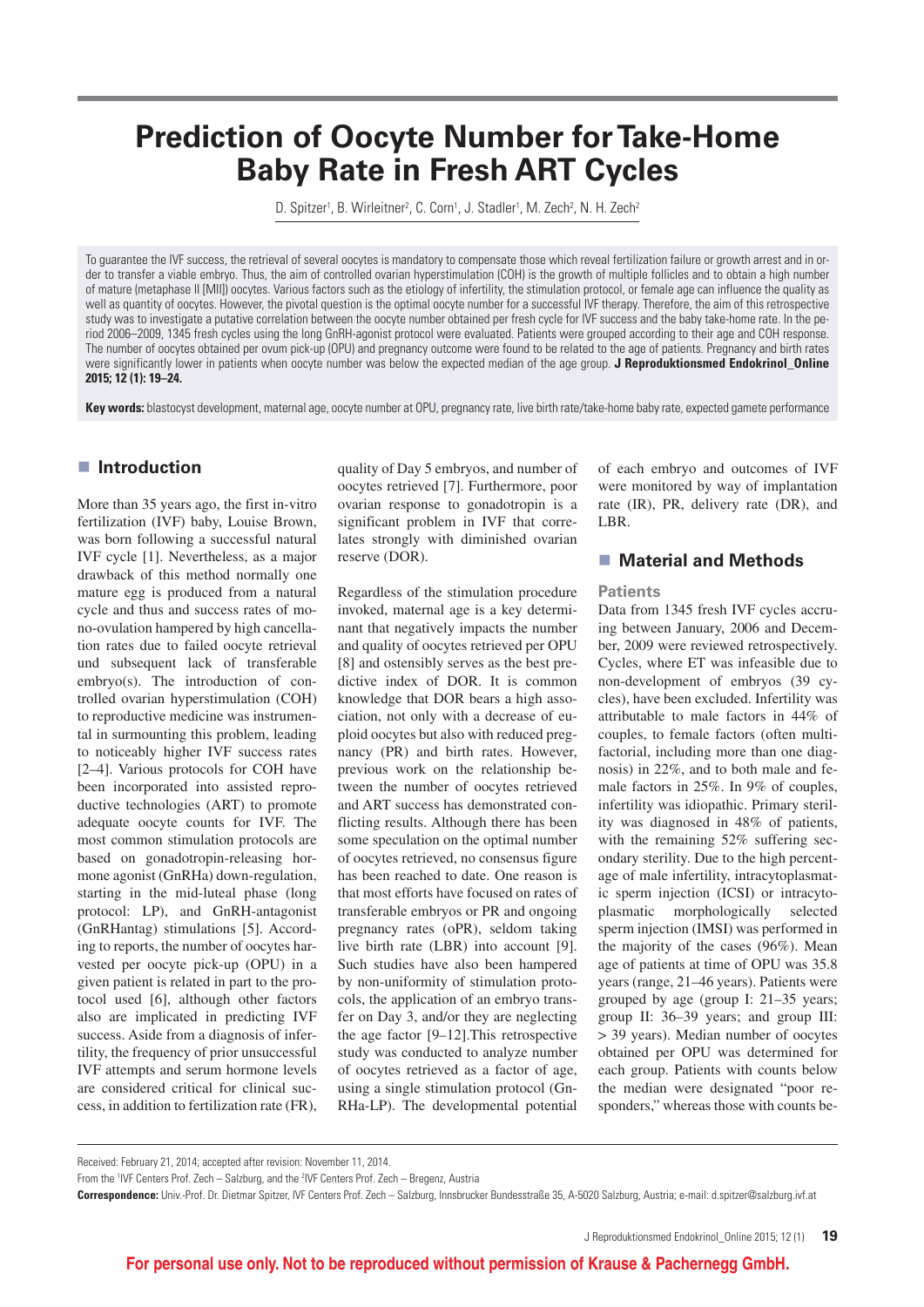**Table 1.** Age group I (21–35 years). Mean number of cumulus oocyte complexes (COCs) and metaphase II (MII) oocytes, the number of 2 pronuclei (2PN) number of (top-) embryos, number of embryos transferred as well as (ongoing) pregnancy rates, implantation rate, delivery and live birth rate were given.

| Age group I<br>$21 - 35$ years | Total number of patients: $n = 572$<br>Median: 10 oocytes/OPU |                                               |                                             |  |
|--------------------------------|---------------------------------------------------------------|-----------------------------------------------|---------------------------------------------|--|
|                                | Poor responders<br>$(1-9$ oocytes)                            | <b>Normal responders</b><br>$(10-15$ oocytes) | <b>High responders</b><br>$($ > 15 oocytes) |  |
| Number of patients             | 227                                                           | 239                                           | 106                                         |  |
| Mean age (years)               | 31.6                                                          | 31.3                                          | 31.3                                        |  |
| Number of oocytes (mean)       | 1317 (5.8)                                                    | 2797 (11.7)                                   | 2066 (19.5)                                 |  |
| Number of MII (mean)           | 1122 (4.9)                                                    | 2399 (10.0)                                   | 1749 (16.5)                                 |  |
| Rate of MII (%)                | 85.2                                                          | 85.8                                          | 84.9                                        |  |
| Number of 2PN (mean)           | 886 (3.9)                                                     | 1796 (7.5)                                    | 1366 (12.9)                                 |  |
| FR (%)                         | $79.0*$                                                       | 74.9                                          | $78.1*$                                     |  |
| Nb. blastocysts/embryos (mean) | 553(2.5)                                                      | 1023 (4.3)                                    | 707 (6.7)                                   |  |
| Rate embryos (%)               | $62.4*$                                                       | 57.0                                          | $51.8***$                                   |  |
| Nb. of top-blastocysts (mean)  | 150(0.7)                                                      | 213(0.9)                                      | 149(1.4)                                    |  |
| Rate top-blastocysts (%)       | $16.9***$                                                     | 11.9                                          | 10.9                                        |  |
| ET top-blastocysts (%)         | 104 (45.8)                                                    | 118 (49.4)                                    | 55 (51.9)                                   |  |
| Embryos/ET (mean)              | 407 (1.8)                                                     | 423(1.8)                                      | 169(1.6)                                    |  |
| PR (%)                         | 93 $(41.0)$ ***                                               | 148 (61.9)                                    | 58 (54.7)                                   |  |
| oPR (%)                        | 80 (35.2) ***                                                 | 124 (51.9)                                    | 50 (47.2)                                   |  |
| IR(%)                          | $94(23.1)***$                                                 | 152 (35.9)                                    | 62 (36.7)                                   |  |
| Delivery rate (%)              | 74 (32.6)**                                                   | 113 (47.3)                                    | 45 (42.5)                                   |  |
| Number of singletons           | 59                                                            | 89                                            | 35                                          |  |
| Number of twins                | 15                                                            | 23                                            | 9                                           |  |
| Number of triplets             |                                                               | 1                                             | 1                                           |  |
| LBR (%)                        | 89 (21.9) ***                                                 | 137 (32.4)                                    | 55(32.5)                                    |  |

ET = embryo transfer; FR = fertilization rate; IR = implantation rate; LBR = live birth rate; oPR = ongoing pregnancy rate; PR = pregnancy rate; n. s. = not significant;  $* = p < 0.05$ ;  $** = p < 0.01$ ;  $*** = p < 0.001$ .

tween the median and a cutpoint of 15 oocytes and those with counts > 15 were considered "normal" and "high" responders, respectively.

#### **Stimulation Protocol**

In all patients, GnRHa-LP (as previously described) was used for ovarian stimulation [13]. To down-regulate the pituitary gland, 0.1 mg of triptorelin (Decapeptyl®, Ferring Arzneimittel, Vienna, Austria) was injected subcutaneously on a daily basis, starting at mid-luteal phase of the previous cycle. Human menopausal gonadotropin (HMG) (Merional®, IBSA, Lugano, Switzerland; Menogon-HP®, Ferring Arzneimittel, Vienna, Austria) was also administered for follicular stimulation. From Day 6 or 7 of stimulation onwards, a transvaginal ultrasound scan was performed every 2–3 days to assess follicular size, up to a size of 18–20 mm. Final oocyte maturation was triggered by injecting  $5000-10,000$  IU  $\beta$ -human choriongonadotropin (HCG) (Pregnyl®, Organon, Vienna, Austria; Brevactid®; Ferring Arzneimittel, Kiel, Germany).

#### **Oocyte Retrieval and Embryo Transfer**

Transvaginal oocyte retrieval was conducted 35 hours after HCG-administration. HMG dosage was regulated by patient response from Day 6 onwards. Luteal phase support consisted of three 2 mg estradiol valerate tablets (Progynova®, Bayer, Leverkusen, Germany) daily and 100 mg progesterone (Prontogest®, IBSA, Lugano, Switzerland) given every 36 hours by intramuscular injection or alternatively as 3× 200 mg Utrogestan® tablets daily, intravaginally (Meda Pharma, Vienna, Austria). Additionally, 2500 IU  $\beta$ -HCG was administered on Days 3 and 8 after oocyte retrieval when there was no clear risk of ovarian hyperstimulation syndrome. In a previous cycle, each patient was subjected to cervical dilatation, using a no. 5 Hegar dilator, and the length of the uterine cavity was mechanically measured by means of a probe. Mucus was removed from the external uterine orifice prior to ET. Wallace catheters were used for all ETs.

#### **Embryo Culture**

Oocyte-cumulus complexes were cultured in HTF media (Life Global, Ontario, Canada) for 2–4 hours before fertilization by either standard insemination or ICSI/IMSI. Fertilized oocytes were maintained in a single medium (Life Global), with 7.5% human serum albumin (Life Global). Fertilization was then appraised 16–20 hours post-insemination. On Day 3, embryos were placed in fresh culture medium and cultured in 4-well dishes (Nunc A/S, Roskilde, Denmark) until transfer at Day 5. Prior to ET, each embryo was graded by degree of blastocoele expansion and by nature of both inner cell mass and trophectoderm, as described elsewhere [14]. Blastocysts expanded to 2-, 3-, 4-, and 5-cell stage, with A-grading for inner cell mass and trophectoderm or combined A- and Bgrading were designated top-quality blastocysts.

#### **Clinical Outcomes**

PR was determined 17 days after ET by urinary  $\beta$ -HCG testing, defining oPR as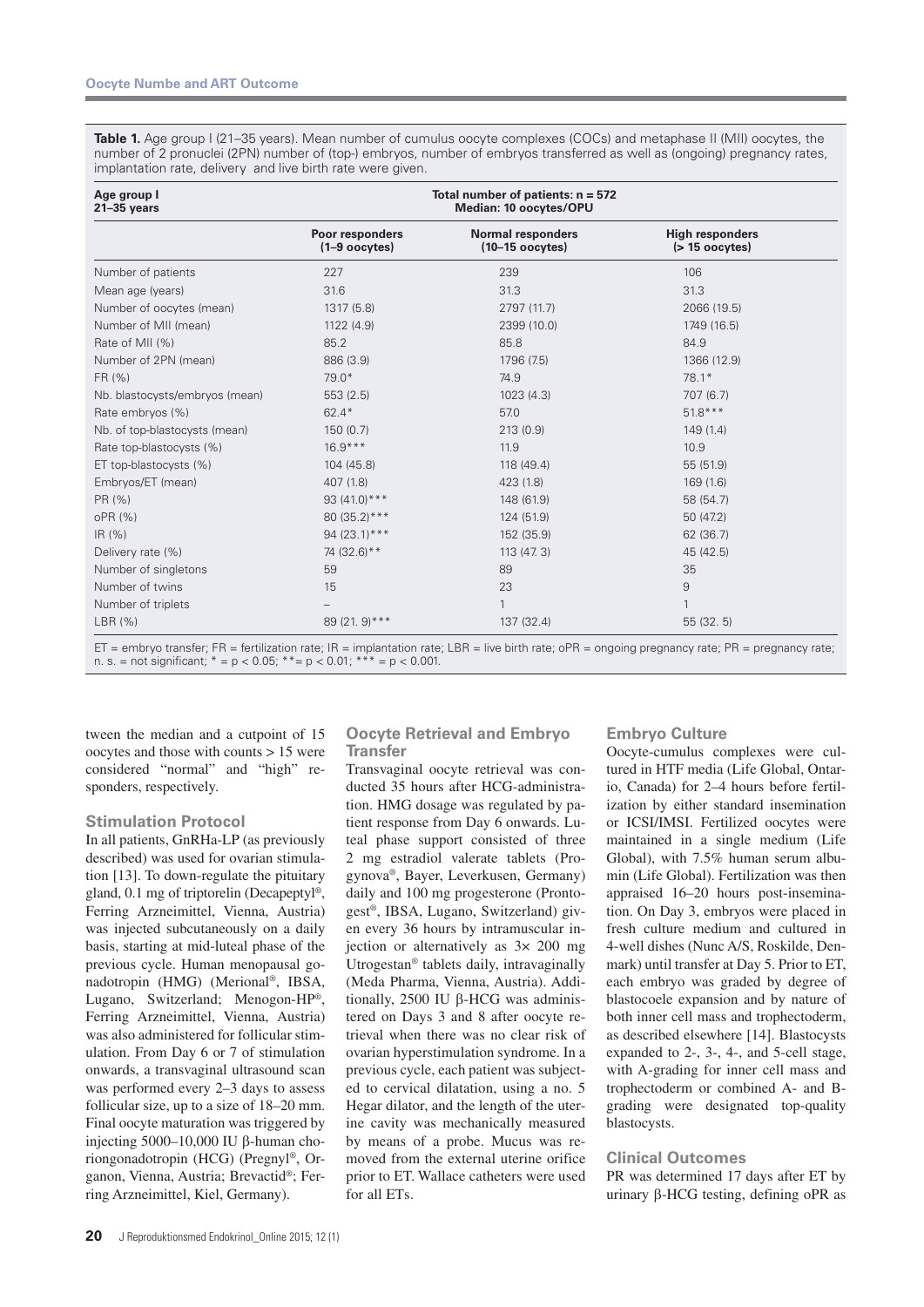**Table 2.** Age group II (36–39 years). Mean number of cumulus oocyte complexes (COCs) and metaphase II (MII) oocytes, the number of 2 pronuclei (2PN) number of (top-) embryos, number of embryos transferred as well as (ongoing) pregnancy rates, implantation rate, delivery and live birth rate were given.

| Age group II<br>36-39 years    | Total number of patients: $n = 462$<br>Median: 8 oocytes/OPU |                                              |                                             |  |
|--------------------------------|--------------------------------------------------------------|----------------------------------------------|---------------------------------------------|--|
|                                | Poor responders<br>$(1-7$ oocytes)                           | <b>Normal responders</b><br>$(8-15$ oocytes) | <b>High responders</b><br>$($ > 15 oocytes) |  |
| Number of patients             | 207                                                          | 206                                          | 49                                          |  |
| Mean age (years)               | $37.8***$                                                    | 37.4                                         | 37.7                                        |  |
| Number of oocytes (mean)       | 987 (4.8)                                                    | 2150 (10.4)                                  | 940 (19.2)                                  |  |
| Number of MII (mean)           | 846 (4.1)                                                    | 1856 (9.0)                                   | 793 (16.2)                                  |  |
| Rate of MII (%)                | 85.7                                                         | 86.3                                         | 84.4                                        |  |
| Number of 2PN (mean)           | 670 (3.2)                                                    | 1467(7.1)                                    | 605 (12.4)                                  |  |
| FR (%)                         | 79.2                                                         | 79.0                                         | 76.3                                        |  |
| Nb. blastocysts/embryos (mean) | 421(2.0)                                                     | 754 (3.7)                                    | 311(6.4)                                    |  |
| Rate embryos (%)               | 62.8***                                                      | 51.4                                         | 51.4                                        |  |
| Nb. of top-blastocysts (mean)  | 114(0.6)                                                     | 128 (0.6)                                    | 66 (1.4)                                    |  |
| Rate top-blastocysts (%)       | $17.0***$                                                    | 8.7                                          | 10.9                                        |  |
| ET top-blastocysts (%)         | 76 (36.7)                                                    | 92(44.7)                                     | 27(55.1)                                    |  |
| Embryos/ET (mean)              | 368 (1.8)                                                    | 396 (1.8)                                    | 28 (57.1)                                   |  |
| PR (%)                         | 74 (36.7)**                                                  | 103 (50.0)                                   | 28 (57.71)                                  |  |
| oPR (%)                        | 62 (30.0) **                                                 | 88 (42.7)                                    | 22 (44.9)                                   |  |
| IR(%)                          | 76 (20.7)                                                    | 104 (26.3)                                   | 29(30.2)                                    |  |
| Delivery rate (%)              | 56 $(27.1)$ *                                                | 76 (36.9)                                    | 17(34.7)                                    |  |
| Number of singletons           | 44                                                           | 59                                           | 13                                          |  |
| Number of twins                | 12                                                           | 16                                           | $\overline{4}$                              |  |
| Number of triplets             |                                                              | 1                                            |                                             |  |
| LBR (%)                        | 68 (18.5)                                                    | 93 (23.5)                                    | 21(21.9)                                    |  |

ET = embryo transfer; FR = fertilization rate; IR = implantation rate; LBR = live birth rate; oPR = ongoing pregnancy rate; PR = pregnancy rate; n. s. = not significant;  $* = p < 0.05$ ;  $** = p < 0.01$ ;  $** = p < 0.001$ .

the percentage of subjects with at least one viable fetus (positive fetal heart beat) confirmed by transvaginal ultrasound. The IR was defined as number of fetal heart beats observed per transferred embryo. The delivery rate (DR) is the number of patients giving birth after embryo transfer. LBR was defined as the number of children born per transferred embryos [15].

#### **Statistical Analysis**

Differences in the rates of implantation, pregnancy, miscarriage, and birth were evaluated using the Pearson's chisquared test. A two-tailed t-test was used to test for differences in blastocyst quality and growth. Differences between the groups were considered statistically significant when the p-value was < 0.05. Statistical analysis was performed using the Statistical Package for Social Sciences (SPSS) software version 17.0 for Windows (SPSS Inc., USA).

#### **Results**

#### **Number and Quality of Oocytes in Defined Age Groups**

Age group I (21–35 year-olds) included 572 patients, with a median oocyte count of 10 (Table 1). Group II (36–39 years) included 462 patients, with a median oocyte count of 8 (Table 2). In group III (> 39 years), there were 311 patients, with a median oocyte count of 6 (Table 3). Interestingly, almost no differences in observed rates of MII oocytes were evident among all age and response groups.

#### **Correlating Fertilization, Blastocyst, Pregnancy, and Delivery Rates with Age and COH Response**

Compared with older patients, those of age group I (21–35 years) displayed some statistical differences in terms of FR and rates of (top-quality) embryos respectively; however, differences observed in IR, PR, DR, and LBR were highly significant. Embryo and top-quality blastocyst rates were higher in poor responders, but sharp, significant drops in PR, oPR, IR, DR, and LBR was recorded for poor responders of group I (Table 1).

Findings were similar for age groups II and III (Table 2, 3). Higher embryo and top-quality blastocyst rates were seen in poor responders ( $n = 207$ ). On a percentage basis, top-quality ETs and numbers of embryos transferred to poor, normal, and high responders did not differ significantly within any age group (Table 1–3), but PR, oPR, IR, and DR were all significantly lower in poor responders by comparison (Table 2). Percentages of embryos and top-quality blastocysts were 2 and nearly 3-fold higher in poor responders ( $n = 134$ ) than in high responders (71.6 vs 37.8% and 19.8 vs 6.8%, respectively; normal responders:  $48.5\%$ and 8.0%, respectively) (Table 3), whereas PR, IR, and DR were generally lower than in normal or high responders within same age groups. LBR declined substantially (as expected) in women > 39 years.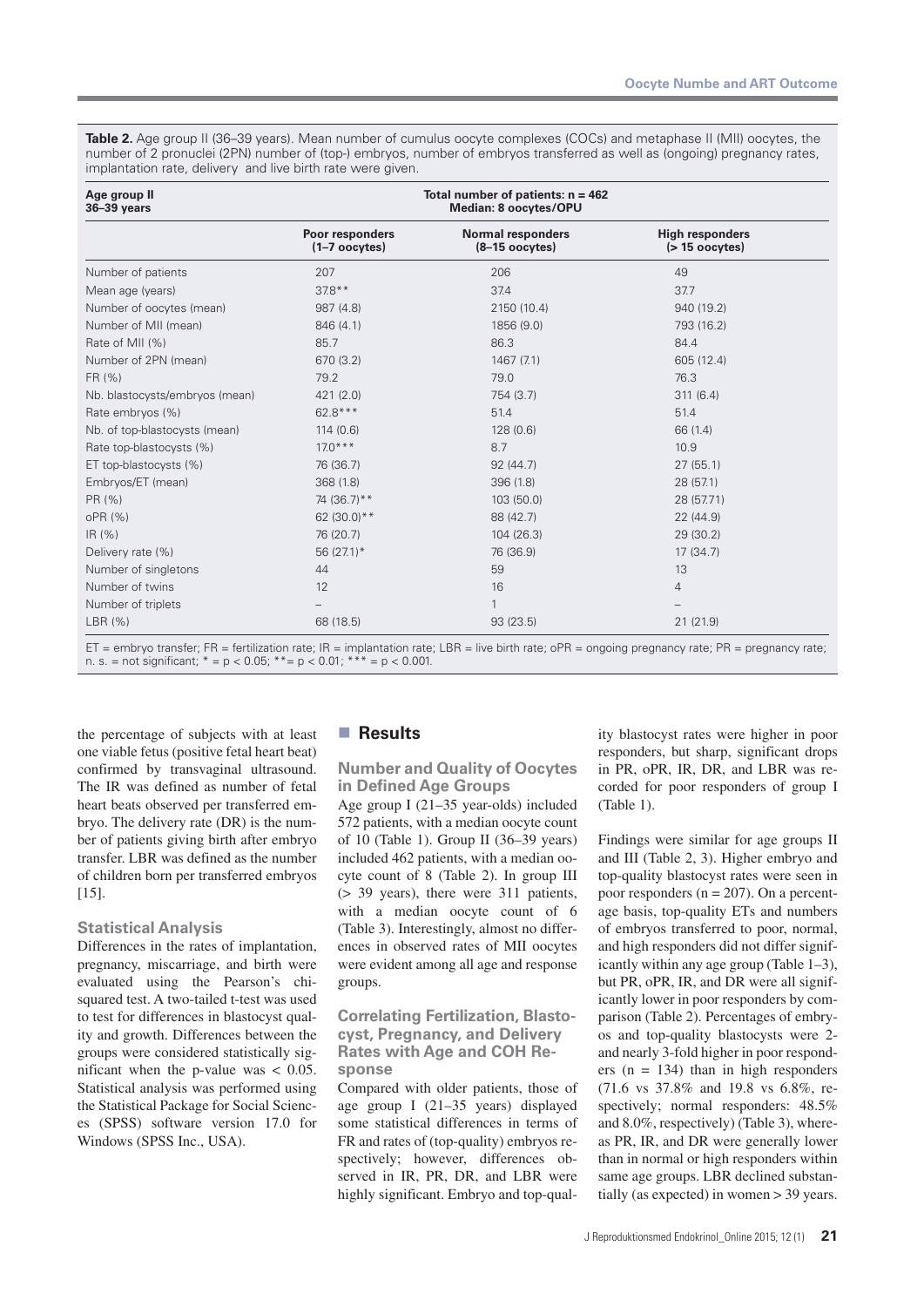**Table 3.** Age group III (> 39 years). Mean number of cumulus oocyte complexes (COCs) and metaphase II (MII) oocytes, the number of 2 pronuclei (2PN) number of (top-) embryos, number of embryos transferred as well as (ongoing) pregnancy rates, implantation rate, delivery and live birth rate were given.

| Age group III<br>> 39 years    | Total number of patients: $n = 311$<br>Median: 6 oocytes/OPU |                                              |                                             |  |
|--------------------------------|--------------------------------------------------------------|----------------------------------------------|---------------------------------------------|--|
|                                | Poor responders<br>$(1-5$ oocytes)                           | <b>Normal responders</b><br>$(6-15$ oocytes) | <b>High responders</b><br>$($ > 15 oocytes) |  |
| Number of patients             | 134                                                          | 156                                          | 21                                          |  |
| Mean age (years)               | 41.6                                                         | 41.2                                         | 41.1                                        |  |
| Number of oocytes (mean)       | 464 (3.5)                                                    | 1346 (8.6)                                   | 390 (18.6)                                  |  |
| Number of MII (mean)           | 387(2.9)                                                     | 1119 (7.2)                                   | 333 (15.9)                                  |  |
| Rate of MII (%)                | 83.4                                                         | 83.1                                         | 85.4                                        |  |
| Number of 2PN (mean)           | 313(2.3)                                                     | 890 (5.7)                                    | 249 (11.9)                                  |  |
| FR (%)                         | 80.9                                                         | 79.5                                         | 74.8                                        |  |
| Nb. blastocysts/embryos (mean) | 224(1.7)                                                     | 432 (2.8)                                    | 94(4.5)                                     |  |
| Rate embryos (%)               | $71.6***$                                                    | 48.5                                         | $37.8***$                                   |  |
| Nb. of top-blastocysts (mean)  | 62(0.5)                                                      | 71(0.5)                                      | 17(0.8)                                     |  |
| Rate top-blastocysts (%)       | $19.8***$                                                    | 8.0                                          | 6.8                                         |  |
| ET top-blastocysts (%)         | 52 (38.8)                                                    | 54 (34.6)                                    | 9(42.9)                                     |  |
| Embryos/ET (mean)              | 249 (1.9)                                                    | 336(2.2)                                     | 44(2.1)                                     |  |
| PR (%)                         | 24 (17.9)*                                                   | 45 (28.8)                                    | 9(42.9)                                     |  |
| oPR (%)                        | $14(5.6)$ *                                                  | 33(21.1)                                     | 5(23.8)                                     |  |
| IR(%)                          | $15(6.0)*$                                                   | 36 (10.7)                                    | 5(11.4)                                     |  |
| Delivery rate (%)              | 11 $(8.2)$ *                                                 | 25 (16.0)                                    | 2(9.5)                                      |  |
| Number of singletons           | 10                                                           | 25                                           | $\overline{2}$                              |  |
| Number of twins                | 1                                                            |                                              |                                             |  |
| Number of triplets             |                                                              |                                              |                                             |  |
| LBR (%)                        | 12(4.8)                                                      | 25(7.4)                                      | 2(4.5)                                      |  |

ET = embryo transfer; FR = fertilization rate; IR = implantation rate; LBR = live birth rate; oPR = ongoing pregnancy rate; PR = pregnancy rate; n. s. = not significant; \* = p < 0.05; \*\* = p < 0.01; \*\* \* = p < 0.001. n. s. = not significant;  $* = p < 0.05$ ;  $** = p < 0.01$ ;  $**$ 

Only 12 babies were born after 134 ETs in poor responders, compared with 25 babies in 156 normal responders (4.8 vs 7.4% LBR).

#### **Discussion**

A heated debate continues over the number of oocytes that should be retrieved per IVF cycle for best chance of a live birth. The importance of this issue has grown with the more widespread use of fertility preservation. Patients opting for cryopreservation want to know how many oocytes are needed to enable conception at a later point in life. Similarly, there is still much controversy regarding the optimal stimulation protocol. Despite calls for mild or soft stimulations, standard hyperstimulation protocols remain essential for good results [16, 17].

Various factors such as patient age, ovarian response, and hormone levels are thought to influence oocyte and embryo quality, as well as the implantation process. The relationship between counts of retrieved oocytes, COH, hormonal levels, and age of recipients are undisputable. Many trials have been conducted to evaluate the optimal number of oocytes retrieved as a predictive index of IVF outcome(s).

Verberg et al [6] hypothesized in a metaanalysis that the optimal number of oocytes with the GnRHa-LP is 10 (IR 30.7%). Higher numbers of oocytes seemed to be needed in other reports. Van der Gaast also analyzed data from 7422 fresh IVF cycles where the Gn-RHa-LP was used. The highest PRs (31% and 28% per ET and per started cycle, respectively) were observed in a young patient collective at a level of 13 oocytes, whereas for women > 38 years of age,  $17.6 \pm 2.6$  oocytes were found to be optimal [18].

Sunkara and colleagues conducted a large study, using the UK national ART registry, arriving at a peak of approximately 15 oocytes as the optimal number for a live birth. Although this study encompassed 400,135 IVF cycles over a period of 17 years, there were serious weaknesses. Differing stimulation protocols with varying culture conditions and transfer procedures undermined the reliability of conclusions drawn [10]. In another study, investigators reported an optimal number of 6–14 MII oocytes per OPU. The latter is in accordance with our findings in younger patients, albeit statistical power was lacking to discriminate by age group [12].

Compared with other investigations our approach was unique. We questioned whether the number of oocytes obtained per OPU (relative to stimulation protocol, patient age, hormonal influences, and ovarian reserve) correlated with LBR, as the primary outcome in IVF. We established a cut-off value based on the median number of oocytes retrieved at OPU. Of note, increased percentages of blastocysts and top-quality embryos were seen in poor responders within all age groups in comparison to normal responders (blastocysts: 21–35 years,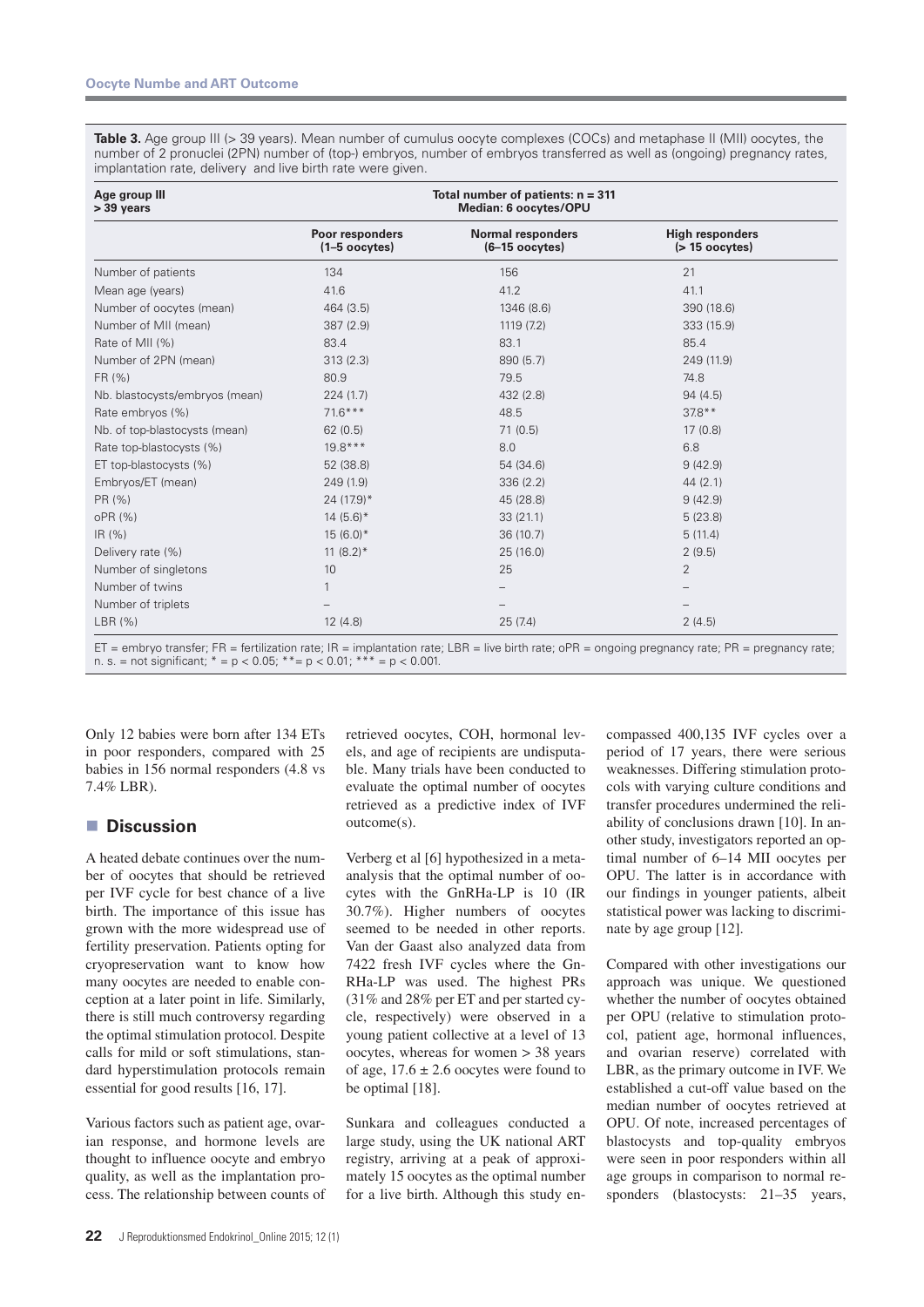62.4% vs 57.0%; 36–39 years, 62.8% vs 51.4%; > 39 years, 71.6% vs 48.5%; topquality embryos/patient: 21–35 years: 16.9% vs 11.9%; 36–39 years, 17.0% vs 8.7%; >39 years, 19.8% vs 8.0%). However, this increase was not mirrored by PR and DR data. Although recipients of top-quality embryos were comparable in number for all groups, significantly higher PR, oPR, and DR were found when at least median oocyte counts (21–35 years, 10 oocytes; 36–39 years, 8 oocytes; and > 39 years, 6 oocytes) were achieved, indicating that the potential of embryos to implant was higher in these subsets.

Similar observations were made by Figueira and colleagues and Nichi et al [19, 20]. They found similar fertilization- and top-embryo rates on Day 3 in poor as compared with normal responders, but in line with our findings, pregnancy rates were remarkable lower in the poor responder group. These researchers ultimately concluded that embryos derived from poor responders may have impaired biologic capacity [20]. Unfortunately, the above investigations involved Day 3 embryos, evaluating morphology before onset of embryonic genome activation (EGA). Indeed, it has been demonstrated that conventional morphologic scoring systems of oocyte and embryo quality on Day 3 do not correlate with patient age [21]; and advancing age bears a strong association with reduced implantation potential. Additionally and contrary to various other studies, we found considerably higher pregnancy and live birth rates. This observation, however, is probably due to the blastocyst culture and ET on Day 5 in our approach. The superiority of blastocyst culture and ET on Day 5 (better embryo selection due to the consideration of the late paternal effect and improved uterine and embryonic synchronicity) is reflected by increased implantation- and live birth-rates compared to cleavage stage (Day 2/3) ET. In past years, this phenomenon has been well-documented by numerous publications [13, 22–24].

Blastocyst score is the actually best predictor of implantation and pregnancy rates [25]. The rate of aneuploidy is much lower in embryos that reach blastocyst stage, and aneuploidy is less likely in top-quality blastocysts [26]. However, rates of aneuploidy may be higher in poor-responder subsets due to unfavorable genetic pre-condition(s). Although the data situation is in part still controversial, it was shown that monosomy and/or trisomy is more frequent in embryos of poor responders [27]. Additionally, another important aspect must be taken into consideration. To access adequate ovarian response higher dose of FSH are applied in the COH of poor responders which might also elevate the risk of embryonic chromosomal errors [28]. Hence, chromosomal abnormalities of the embryos may largely account for reduced implantation rates in poor responder patients despite having some good morphology embryos.

In summary, it is worth to mention that the question of the optimal oocyte number for the IVF outcome is, however, definitely not a simple one. Each trial aimed at this question has limitations of some nature. We also must concede that our analysis was restricted to fresh cycles and did not include cryo cycles in our approach as many patients had not yet presented for a subsequent cryo cycle. The calculation of the cumulative PR in the "normal and high responders" would probably strengthen our findings.

In addition, it has to be kept in mind that several other factors might also influence the IVF outcome e.g. the sperm parameters according to MSOME criteria, body weight, the medical history, and the lifestyle factors of patients [7, 29, 30]. As pointed out in a previous publication of ours [31], retrieved oocyte count is but one side of the coin. The current means of predicting individual chances to conceive rightly should be revised, basing projected IVF outcomes on blastocyst cultures and establishing "expected gamete performance" (EGP) benchmarks [31].

#### **Conclusions**

Although various publications have focused on the relationship between counts of oocyte retrieved and ART outcomes (e.g., LBR), there is no agreement to date on an optimal number of oocytes. This study demonstrates that oocyte number correlates strongly with PR and DR, based on median oocyte counts in distinct age groups. Ovarian response below the median is thus predictive of lower IVF success. Female age is doubtless a solid index of live birth in IVF therapy. This was supported by our study and an important reason to attach greater weight to this issue than previous studies. A large pool of information is still required to complete the picture, perhaps revising the accepted definition of "responder" in the course of future studies.

#### ■ Conflict of Interest

No potential conflict of interest to this article was reported.

#### **References:**

1. Steptoe PC, Edwards RG, Birth after the reimplantation of a human embryo. Lancet 1978; 2: 366.

2. Hillier SG, Afnan AM, Margara RA, Winston RM, Superovulation strategy before in vitro fertilization. Clin Obstet Gynaecol 1985; 12: 687–723.

3. Navot D, Sandler B. Controlled ovarian hyperstimulation for the new reproductive technologies. Acta Eur Fertil 1989; 20: 217–21.

4. Jennings JC, Moreland K, Peterson CM. In vitro fertilisation. A review of drug therapy and clinical management. Drugs 1996; 52: 313–43.

5. Macklon NS, Stouffer RL, Giudice LC, Fauser BCJM. The science behind 25 years of ovarian stimulation for in vitro fertilization. Endocr Rev 2006; 27: 170–207.

6. Verberg MFG, Eijkemans MJC, Macklon NS, et al. The clinical significance of the retrieval of a low number of oocytes following mild ovarian stimulation for IVF: a meta-analysis. Hum Reprod Update 2009; 15: 5–12.

7. van Loendersloot LL, van Wely M, Limpens J, Bossuyt PM, Repping S, van der Veen F. Predictive factors in in vitro fertilization (IVF): a systematic review and meta-analysis. Hum Reprod Update 2010; 16: 577–89.

8. Nelson SM, Telfer EE, Anderson RA. The ageing ovary and uterus: new biological insights. Hum Reprod Update 2013; 19: 67–83.

9. Ji J, Liu Y, Tong XH, Luo L, Ma J, Chen Z. The optimum number of oocytes in IVF treatment: an analysis of 2455 cycles in China. Hum Reprod 2013; 28: 2728–34.

10. Sunkara SK, Rittenberg V, Raine-Fenning N, Bhattacharya S, Zamora J, Coomarasamy A. Association between the number of eggs and live birth in IVF treatment: an analysis of 400,135 treatment cycles. Hum Reprod 2011; 26: 1768–74.

11. Timeva T, Milachich T, Antonova I, Arabaji T, Shterev A, Omar HA. Correlation between number of retrieved oocytes and pregnancy rate after in vitro fertilization/intracytoplasmic sperm injection. ScientificWorldJournal 2006; 216: 686-90.

12. McAvey B, Zapantis A, Jindal SK, Lieman HJ, Polotsky AJ. How many eggs are needed to produce an assisted reproductive technology baby: is more always better? Fertil Steril 2011; 96: 332–5.

13. Zech NH, Lejeune B, Puissant F, Vanderzwalmen S, Zech H, Vanderzwalmen P. Prospective evaluation of the optimal time for selecting a single embryo for transfer: day 3 versus day 5. Fertil Steril 2007; 88: 244–6.

14. Gardner DK, Schoolcraft WB. In vitro culture of human blastocysts. In: Jansen R, Mortimer D (eds). Towards reproductive certainty: infertility and genetics beyond 1999. Parthenon Press, Carnforth, 1999; 378–88.

15. Zegers-Hochschild F, Adamson GD, de Mouzon J, Ishihara O, Mansour R, Nygren K et al; International Committee for Monitoring Assisted Reproductive Technology; World Health Organization. The International Committee for Monitoring Assisted Reproductive Technology (ICMART) and the World Health Organization (WHO) Revised Glossary on ART Terminology, 2009. Hum Reprod 2009; 24: 2683–7.

16. Gleicher N, Weghofer A, Barad DH. Low-intensity IVF: real progress? Reprod Biomed Online 2011; 23: 274–8.

17. Gleicher N, Weghofer A, Barad DH. A case-control pilot study of low-intensity IVF in good-prognosis patients. Reprod Biomed Online 2012; 24: 396–402.

18. Van der Gaast M. Eijkemans MJ, van der Net JB, de Boer EJ, Burger CW, et al. Optimum number of oocytes for a successful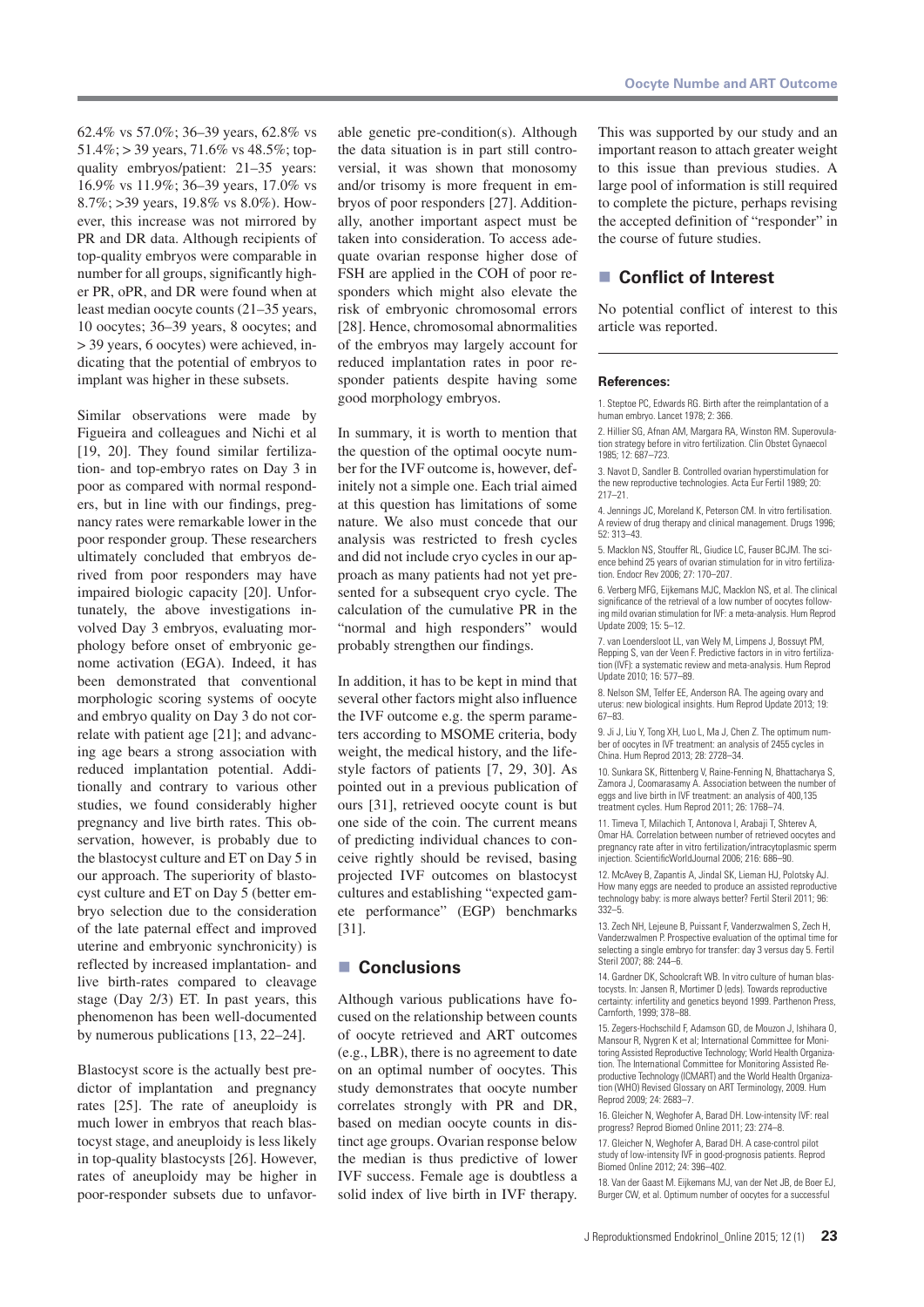first IVF treatment cycle. Reprod Biomed Online 2006; 13: 476-80.

19. Figueira RC, Braga DP, Nichi M, Madaschi C, Semião-Francisco L, et al. Poor ovarian response in patients younger than 35 years: is it also a qualitative decline in ovarian function? Hum Fertil (Camb) 2009; 12: 160–5.

20. Nichi M, de Cassia Sávio Figueira R, Paes de Almeida Ferreira Braga D, Souza Setti A, Iaconelli A Jr, Borges E Jr. Decreased fertility in poor responder women is not related to oocyte morphological status. Arch Med Sci 2011; 7: 315–20. 21. Stensen MH, Tanbo T, Storeng R, Byholm T, Fèdorcsak P. Routine morphological scoring systems in assisted reproduction

treatment fail to reflect age-related impairment of oocyte and embryo quality. Reprod Biomed Online 2010; 21: 118–25. 22. Reh A, Fino E, Krey L, Berkeley A, Noyes N, Grifo J. Optimiz-

ing embryo selection with day 5 transfer. Fertil Steril 2010; 93: 609–15.

23. Papanikolaou EG, Camus M., Kolibianakis EM., Van Landuyt L, Van Steirteghem A, Devroey P. In vitro fertilization with single blastocyst-stage versus single cleavage-stage embryos. N Engl J Med 2006; 354: 1139–46.

24. Glujovsky D, Blake D, Farquhar C, Bardach A. Cleavage stage versus blastocyst stage embryo transfer in assisted reproductive technology. Cochrane Database Syst Rev 2012; 11: 7: CD002118. 25. Gardner DK, Lane M, Stevens, J, Schlenker T, Schoolcraft WB. Blastocyst score affects implantation and pregnancy outcome: towards a single blastocyst transfer. Fertil Steril 2000; 73: 1155–8.

26. Capalbo A, Rienzi L, Cimadomo D, Maggiulli R, Elliott T, et al. Correlation between standard blastocyst morphology, euploidy and implantation: an observational study in two centers involving 956 screened blastocysts. Hum Reprod 2014; 29: 1173–81. 27. Gianaroli L, Magli MC, Ferraretti AP, Fortini D, Tabanelli C, Gergolet M. Gonadal activity and chromosomal constitution of

in vitro generated embryos. Mol Cell Endocrinol 2000; 161: 111– 6.

28. Rubio C, Mercader A, Alama P, Lizán C, Rodrigo L, et al. Prospective cohort study in high responder oocyte donors using two hormonal stimulation protocols: impact on embryo aneuploidy and development. Hum Reprod 2010; 25: 2290–7.

29. Vanderzwalmen P, Hiemer A, Rubner P. Blastocyst development after sperm selection at high magnification is associated with size and number of nuclear vacuoles. Reprod Biomed Online 2008; 17: 617–27.

30. Domar AD, Conboy L, Denardo-Roney J, Rooney KL. Lifestyle behaviors in women undergoing in vitro fertilization: a prospective study. Fertil Steril 2012; 97: 697–701.

31. Zech NH, Vanderzwalmen P, Stecher A, Spitzer D, Wirleitner B. EGP: expected gametes performance evaluated by blastocyst culture, a new standard to define "response" from a holistic viewpoint. J Assist Reprod Genet 2013; 30: 1059–61.